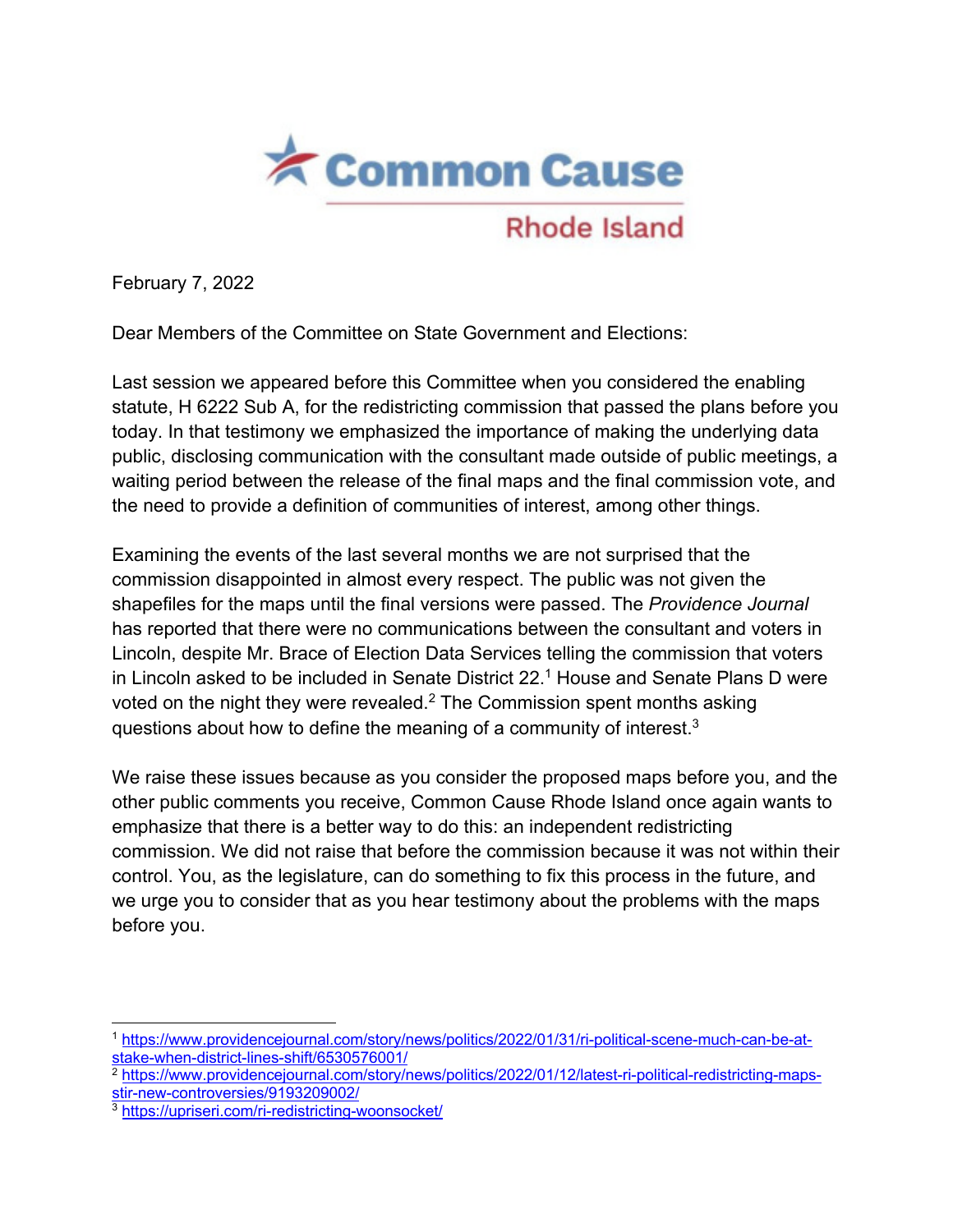Our testimony from April 2021 also pointed out that Rhode Island's legislative districts are among the most partisan gerrymandered in the United States. Partisan gerrymandering distorts our democracy by making it unresponsive and ultimately less accountable. The U.S. Supreme Court ruled in the case of *Rucho v. Common Cause*, No. 18-422, 588 U.S. \_\_\_ (2019) that partisan gerrymandering is non-justiciable under the political question doctrine. However, in his majority opinion, Chief Justice John Roberts wrote, "Our conclusion does not condone excessive partisan gerrymandering. Nor does our conclusion condemn complaints about districting to echo into a void. The States, for example, are actively addressing the issue on a number of fronts." Unfortunately, not Rhode Island.

In that case the plaintiff's advocated for the use of a measurement called the efficiency gap as a method for determining if a plan or district has been partisan gerrymandered. The efficiency gap measures, "the number of votes each party wastes in an election to determine whether either party enjoyed a systematic advantage in turning votes into seats."<sup>4</sup> Just last week, the North Carolina Supreme Court ordered that state's lines to be redrawn and named the efficiency gap as one of the criteria that must be considered when doing so.<sup>5</sup>

Using Planscore.org Common Cause Rhode Island calculated the efficiency gap for the three plans in this legislation. House Plan D has an efficiency gap of 11% Democratic.<sup>6</sup> Senate Plan C has an efficiency gap of 11.4% Democratic.<sup>7</sup> Congress Plan B has an efficiency gap of 21.8% Democratic.<sup>8</sup> To give you some context, the most partisan gerrymandered state House maps range from +/- 18%. The most partisan gerrymandered state Senate maps range from +/- 22%. And the most partisan gerrymandered Congressional maps range from +/- 25%. These measures, and many others available from Planscore and other platforms such as Dave's Redistricting, leave no doubt, these plans are Democratic partisan gerrymanders.

Why is this? The plans you have before you value one thing above all else--protecting incumbents of both political parties. That is even though nothing in the enabling statute of the commission, or elsewhere in Rhode Island law, requires you to do so. By ceding this process to the state's consultant the commission chose to value incumbent protection above all else.

<sup>4</sup> From, https://www.brennancenter.org/sites/default/files/legalwork/How the Efficiency Gap Standard Works.pdf

<sup>5</sup> https://appellate.nccourts.org/orders.php?t=PA&court=1&id=397836&pdf=1&a=0&docket=1&dev=1

<sup>6</sup> https://planscore.campaignlegal.org/plan.html?20220206T213732.324675177Z

<sup>7</sup> https://planscore.campaignlegal.org/plan.html?20220206T213907.619576841Z

<sup>&</sup>lt;sup>8</sup> Planscore says that, "Fairness metrics for plans with fewer than seven seats should be interpreted with great caution." https://planscore.campaignlegal.org/plan.html?20220206T213314.710201570Z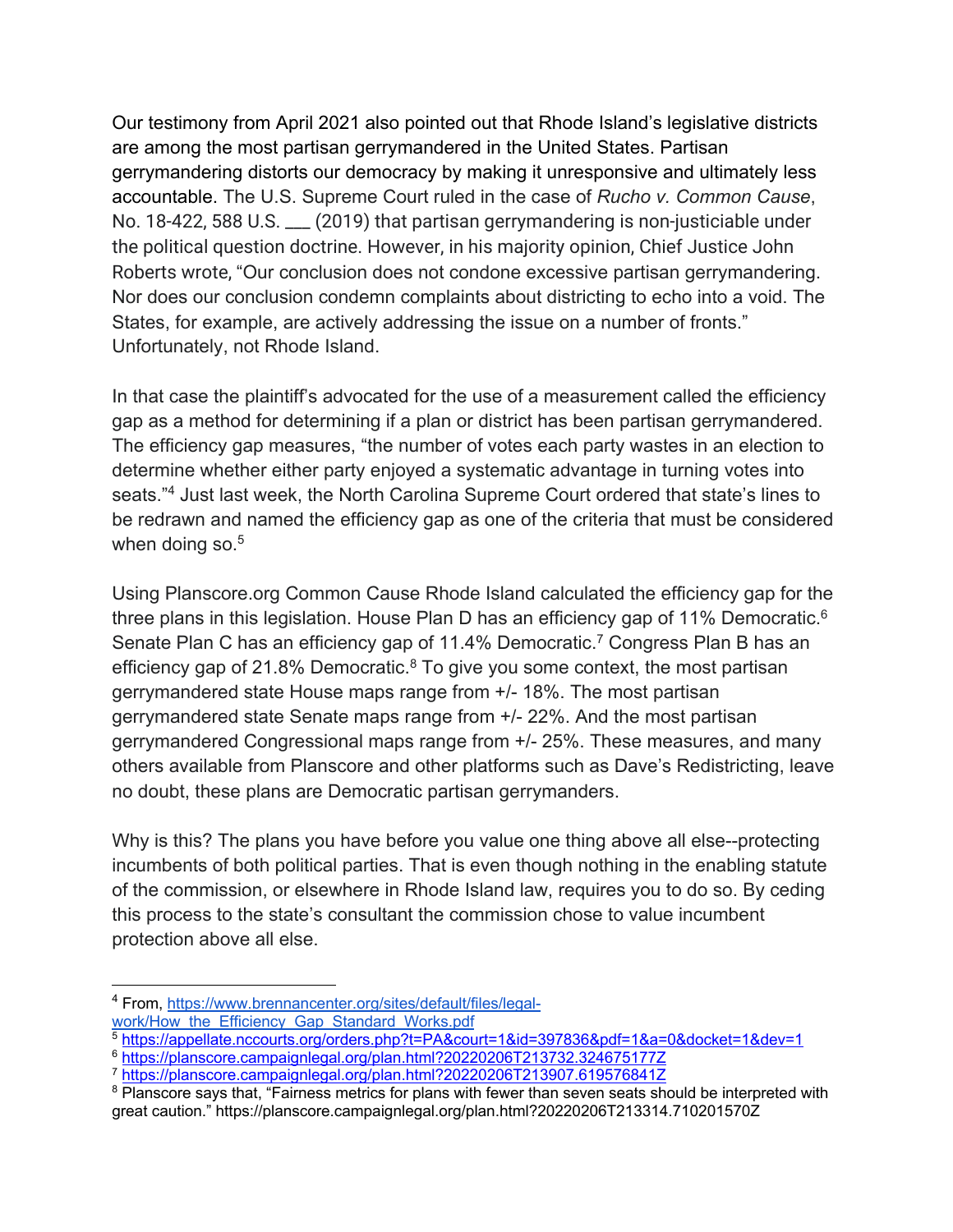Several states used independent commissions, including Michigan where Election Data Services was the consultant. In five states where the reform was most successful (AZ, CA, CO, MI, VA via the court after commission deadlocked) the efficiency gap was 1.4% Democratic. That compares to the average of 16.8% Republican in states where Republican legislatures control the process and 19.4% Democratic in states where Democratic legislatures control the process.<sup>9</sup>

Partisan competitiveness is just one of several values that the commission could have weighed but chose to ignore. Another is compactness. Unlike partisan competitiveness however, compactness is required by the Rhode Island Constitution.

There are many measures of compactness. A common measure is the Reock Score. It is computed by dividing the area of the voting district by the area of the smallest circle that would completely enclose the district. Scores range from a zero, for the least compact, to one, for the most compact. For House Plan D the average district compactness score is 0.380.<sup>10</sup> For Senate Plan D the average district compactness score is 0.401.<sup>11</sup> For Congress B the average district compactness score is 0.353<sup>12</sup>

Compactness scores can be evaluated on a district-by-district basis, and you can view the district-level measures for the plans at the Dave's Redistricting pages mentioned above. Compactness is just one of two criteria mentioned, along with equal population, in the Rhode Island Constitution.<sup>13</sup> Lack of compactness was one of the claims made in the successful 1982 case, *Licht, et al. v. Quattrocchi, et al.,* 449 A. 2d 887.

There are other important factors you must give serious consideration to as well, not the least of which are compliance with the Voting Rights Act and protection of communities of interest. We are concerned that the commission did not sufficiently weigh these important criteria and encourage you to closely revie the maps before you decide they are in compliance.

The primary issue the commission did debate was prison gerrymandering, and we are grateful that they took extensive public testimony on the topic. We are disappointed that the commission chose to reassign just 41% of people counted by the Census Bureau at the Adult Correctional Institutions on April 1, 2020, in their proposed maps. Of the 13

<sup>9</sup> https://fivethirtyeight.com/features/did-redistricting-commissions-live-up-to-their-promise/

<sup>10</sup> https://davesredistricting.org/maps#ratings::2b418f59-1187-4e72-a3b5-346971d11649

<sup>11</sup> https://davesredistricting.org/maps#ratings::e415ae9c-3243-4c62-a8d2-4072129064b2

<sup>12</sup> https://davesredistricting.org/maps#viewmap::8cdc5996-7e3c-430d-923a-7f479738f448

<sup>&</sup>lt;sup>13</sup> Art. VII, Sec. 1 and Art. VIII, Sec. 2 contain identical language requiring districts for the House (Art. VII) and Senate (Art. VIII) be "nearly equal in population and as compact in territory as possible."